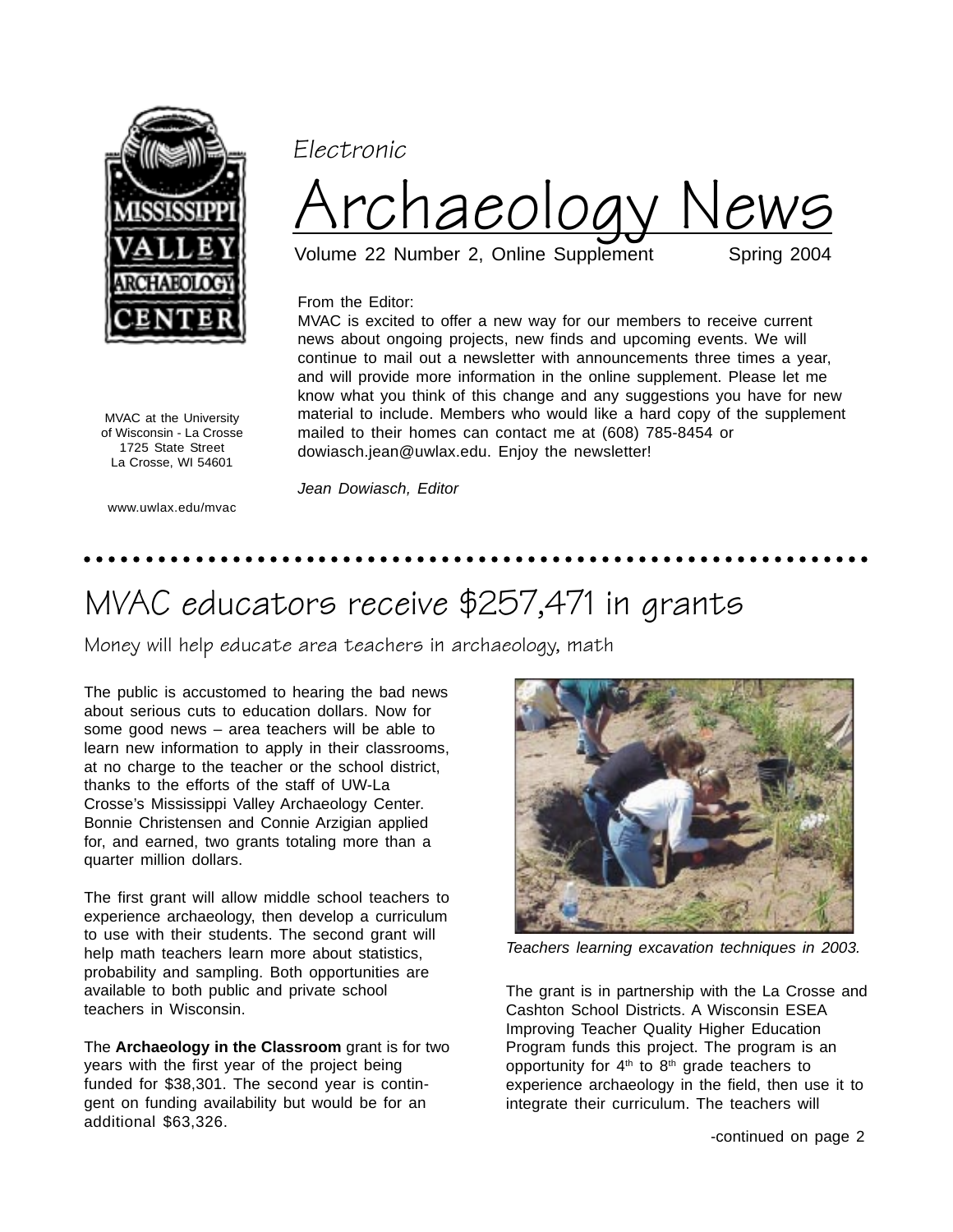### **Teachers continued from page 1**

create an inquiry-based integrated (science, math, language arts, social studies) curriculum that will be posted to the Internet, and will design a webbased course for future teachers. Participants will earn 9-12 tuition waived graduate credits and receive \$100-200 of resource materials.

The **Enhancing Math Skills** grant is for one year for \$155,844 and is in partnership with the La Crosse, Onalaska and Holmen School Districts. This program is a professional development opportunity for middle school math teachers and is funded by a Wisconsin Department of Public Instruction Mathematics and Science Program Partnerships Grant. The MVAC staff will be working with UW-L mathematics professor Helen Skala. Participants will learn more about statistics, probability and sampling.

Each participant will receive a \$2,000 stipend, and resource materials totaling \$200-300. The grant will also cover the cost of a substitute teacher, so the participant can spend a half day each month during the school year in the program.

Teachers interested in learning more about the programs can log onto MVAC's web site at [www.uwlax.edu/mvac/EventsDisplays/teacher.htm](http://www.uwlax.edu/mvac/EventsDisplays/teacher.htm) or contact MVAC Education Director Bonnie Christensen at (608) 785-6473.

# MVAC to co-sponsor Iowa Archeological Society meeting

○○○○○○○○○ ○○○○○○○○○○○○○○○○○○○○○○○○○○○○○○○○○○○○○○○○○○○○○○○○○○○○○○○

Mark your calendars for an exciting day of archaeology on October 9<sup>th</sup>, 2004! Luther College in Decorah, IA will host the annual Iowa Archeological Society meeting beginning at 9 a.m. MVAC is a co-sponsor of the event. Morning sessions of archaeological presentations will be followed by keynote speaker John Anfinson at 10:30 a.m. The afternoon will be filled with site tours, including Effigy Mounds National Monument and possibly Prairie du Chien, WI. More information will be posted on MVAC's website as it becomes available.

Luther College will also be hosting an atlatl competition on Saturday October 9 and Sunday October 10, 2004. Planned events include an International Standard Accuracy Competition on Saturday and Sunday mornings. These events will be run by Colin Betts of Luther College. IAS members are welcome to watch the proceedings. A website has been set up for the meet with [more information plus links and directions to the](http://anthro.luther.edu/atlatl.htm) campus and motel listings:

#### **http://anthro.luther.edu/atlatl.htm**

#### **Keynote Speaker: John O. Anfinson**

#### **THE VANISHING LANDSCAPE OF ZEBULON PIKE**

This talk focuses on how much the river has changed since Pike's time and how these changes have affected where archeological sites might be and what condition they might be in. Biologists have been warning of the ecosystem collapse effect being caused by the locks and dams. One of the most serious problems is island loss. What they don't realize is that many of those islands might contain archeological sites.

John O. Anfinson is the historian and cultural resources specialist for the Mississippi National River and Recreation Area (MNRRA), a unit of the National Park Service (NPS). MNRRA runs for 72 miles along the Mississippi River through the Twin Cities metropolitan area and extends four miles up the Minnesota River. John worked as a cultural resources specialist and District Historian for the St. Paul District, U.S. Army Corps of Engineers from 1980 to 2000, before joining the NPS.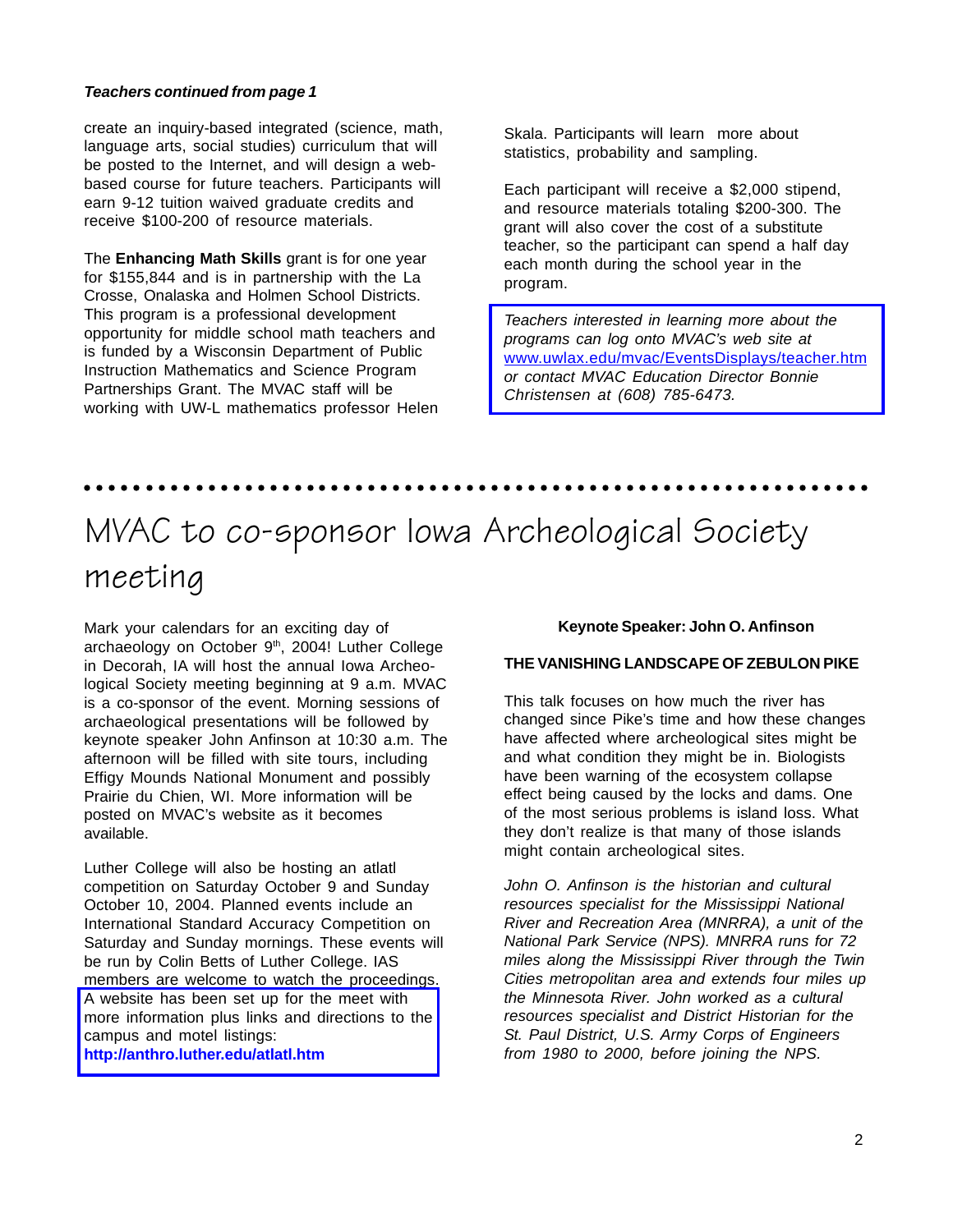## Annual Artifact Show a Huge Success

Thanks to the dedication and commitment of local artifact collectors, the March 15th Artifact Show was extremely well-attended, drawing over 3,500 people to view the artifacts on display. Twenty-one area collectors shared their collections, along with MVAC's exhibit of artifacts recovered during the summer of 2003. Collector Todd Murphy won an MVAC t-shirt in a raffle as thanks for exhibiting during the show.

In addition to those collectors displaying their artifacts, a record number of people brought in items to be identified!

MVAC again held a mystery artifact identification contest. This year's artifact was a historic mussel shell with several button holes punched out of it. Twenty-one people attempted to answer the following questions about the shell: What is it made of? What was it used ? How old is it? All of the responses correctly identified the shell, with answers to what it was used for ranging from a toothbrush holder to an arrow shaft sizer. The shell is from one of the many pearl button factories that were established along the Mississippi River. The shell is approximately 100 years old. The names of those with all the correction information were put into a hat, and the winner selected by random drawing. The winner of this year's contest is Ken Pederson. Ken will receive a free MVAC membership for one year. Congraulations Ken and thanks to all who participated!



Robert "Ernie" Boszhardt (foreground) and Joe | contact Marcee Peplinski at (608) 785-8463. Tiffany identifying artifacts.

## **Thanks to all the collectors who helped make this show a success:**

Steve Allen Chad Burroughs Loren Cade Kary Fox Bob Halseth Milton Hanson James Losinski William Meyer Todd Murphy Stephen Oestriech Ellsworth Olson Mark Pingel Jacob Woggon Todd Reichert Prairie du Chien Historical Soc. Ron Rodenberg **Keith Scearce** Hoyt Strandberg **Guy Wittenberg** John & Otto Swennes

Thanks also to the MVAC staff who volunteered their time at the show, and to UW-La Crosse students Monty Rogers and Quin Stefaniak for helping out!



Exhibitor John Swennes and his brother Otto displayed the woven bag they recovered from their family homestead, along with other artifacts. The Native American bag is made from twisted nettle fibers, and could be at least 100 years old.

Samples from the fibers could be radiocarbon dated using Accelerator Mass Spectrometry (AMS) methods, which would verify the age. AMS dates cost nearly \$1,000, and MVAC is seeking support to cover the cost for dating. If you would like to contribute to further investigations on this dicovery, please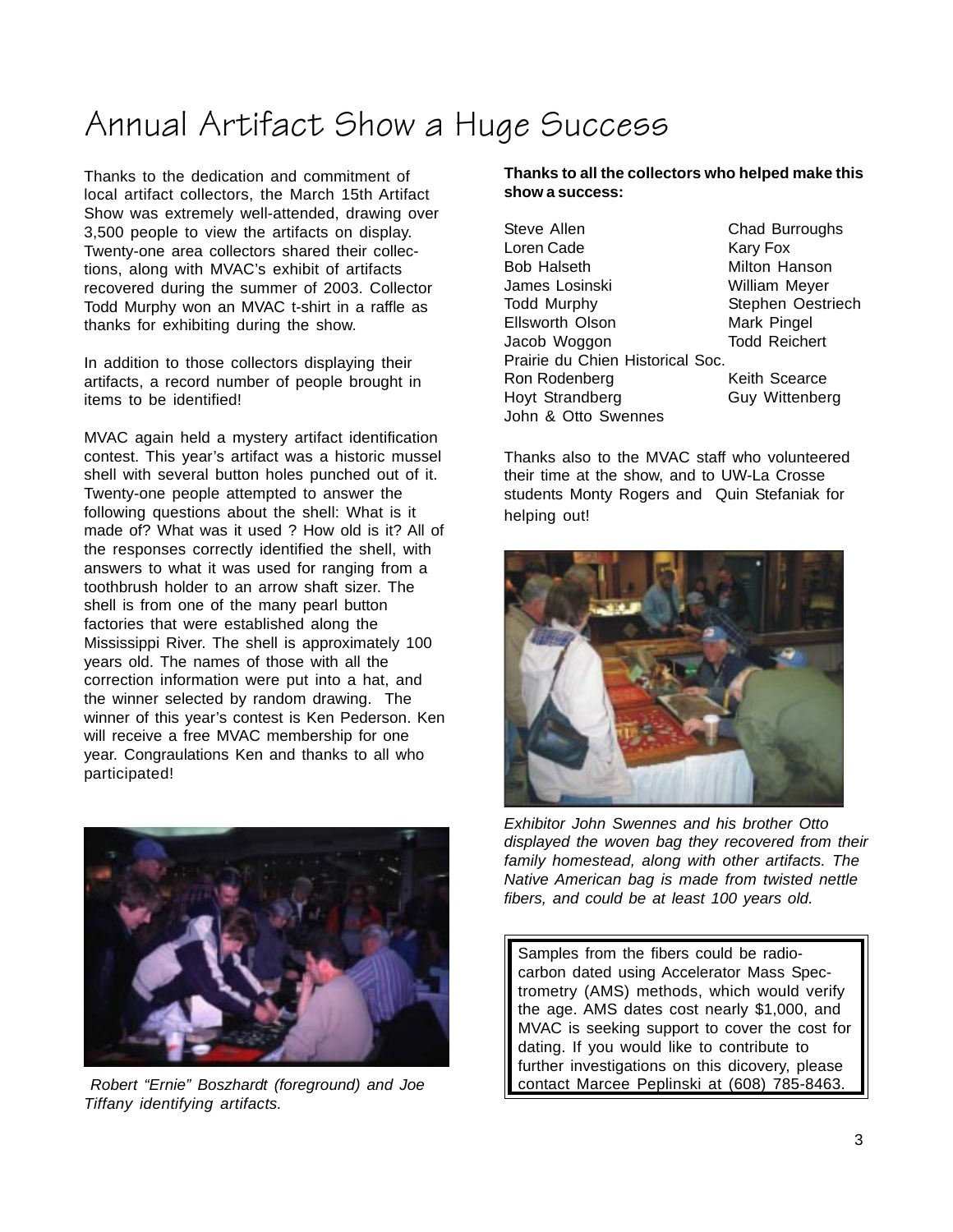

## [Summer Events](http://www.uwlax.edu/mvac/EventsDisplays/schedule.htm)

**Contact MVAC at (608) 785-8454 for more information. For online registration, go to the UW-La Crosse Continuing Education web page at www.uwlax.edu/ ContEd/.**

## **YOUTH EVENTS**

## **Introduction to Archaeology - grades 1-4**

Discover the science of archaeology by participating in hand-on activities like those used by archaeologists out in the field. Explore MVAC's Archaeology Laboratory, and discover how people lived in Wisconsin by checking out the artifacts that have been recovered in the area. Tour an excavation (if in the area), and visit archaeological sites at Perrot State Park in Trempealeau, weather permitting. Cancellations prior to June 18, 2004 will receive a full refund minus a \$25 cancellation fee. No refunds for cancellations after June 18, 2004.

| Date:            | Tuesday and Wednesday, July 13 and 14, 2004                                                                            |
|------------------|------------------------------------------------------------------------------------------------------------------------|
| Time:            | $9$ a.m. $-3$ p.m.                                                                                                     |
| <b>Location:</b> | 311 Wimberly Hall, UW-La Crosse                                                                                        |
| Age:             | Students entering grades 1-4                                                                                           |
| Fee:             | \$90 (includes travel fee)                                                                                             |
| Note:            | Bring a lunch with drink and snacks, water bottle, insect repellent<br>and sun screen. Wear comfortable walking shoes. |

### **Introduction to Archaeology - grades 5-9**

Explore MVAC's Archaeology Laboratory and work with artifacts recovered from area excavations as an introduction to the science of archaeology. Discover how the first Native Americans in Wisconsin survived using the natural resources found in our area. Students must take this class in order to attend the Middle School Field Experience class. Cancellations prior to June 18, 2004 will receive a full refund minus a \$25 cancellation fee. No refunds for cancellations after June 18, 2004.

| Date:     | Tuesday, July 6, 2004                |      | <b>Time:</b> $9 a.m. - 3 p.m.$    |
|-----------|--------------------------------------|------|-----------------------------------|
| Location: | 311 Wimberly Hall, UW-La Crosse      |      | Age: Students entering grades 5-9 |
| Note:     | Bring a lunch with drink and snacks. | Fee: | \$50 (includes travel fee)        |

## **Middle School Field Experience - grades 5-9**

Take your excitement for archaeology to the field! Students who have taken the Introduction to Archaeology class in the past can join a La Crosse area project. Participants will work alongside professional archaeologists in the field. Activities may include shovel testing and/or small-scale excavations (test units). The location of this year's field experience is yet to be determined. Weather may require alternate activities. Cancellations prior to June 18, 2004 will receive a full refund minus a \$25 cancellation fee. No refunds for cancellations after June 18, 2004.

| Date:<br>Location: | Wednesday and Thursday, July 7 and 8, 2004<br>311 Wimberly Hall, UW-La Crosse            | <b>Time:</b> $9$ a.m. $-3$ p.m.<br>Age: Students entering grades 5-9 |
|--------------------|------------------------------------------------------------------------------------------|----------------------------------------------------------------------|
| Fee:               | \$125 (includes travel fee)                                                              |                                                                      |
| Note:              | Bring a lunch with drink and snacks, water bottle, insect repellent and sun screen. Wear |                                                                      |

comfortable walking shoes and clothes that can get dirty.

MVAC at the University of Wisconsin - La Crosse 1725 State Street La Crosse, WI 54601

www.uwlax.edu/mvac